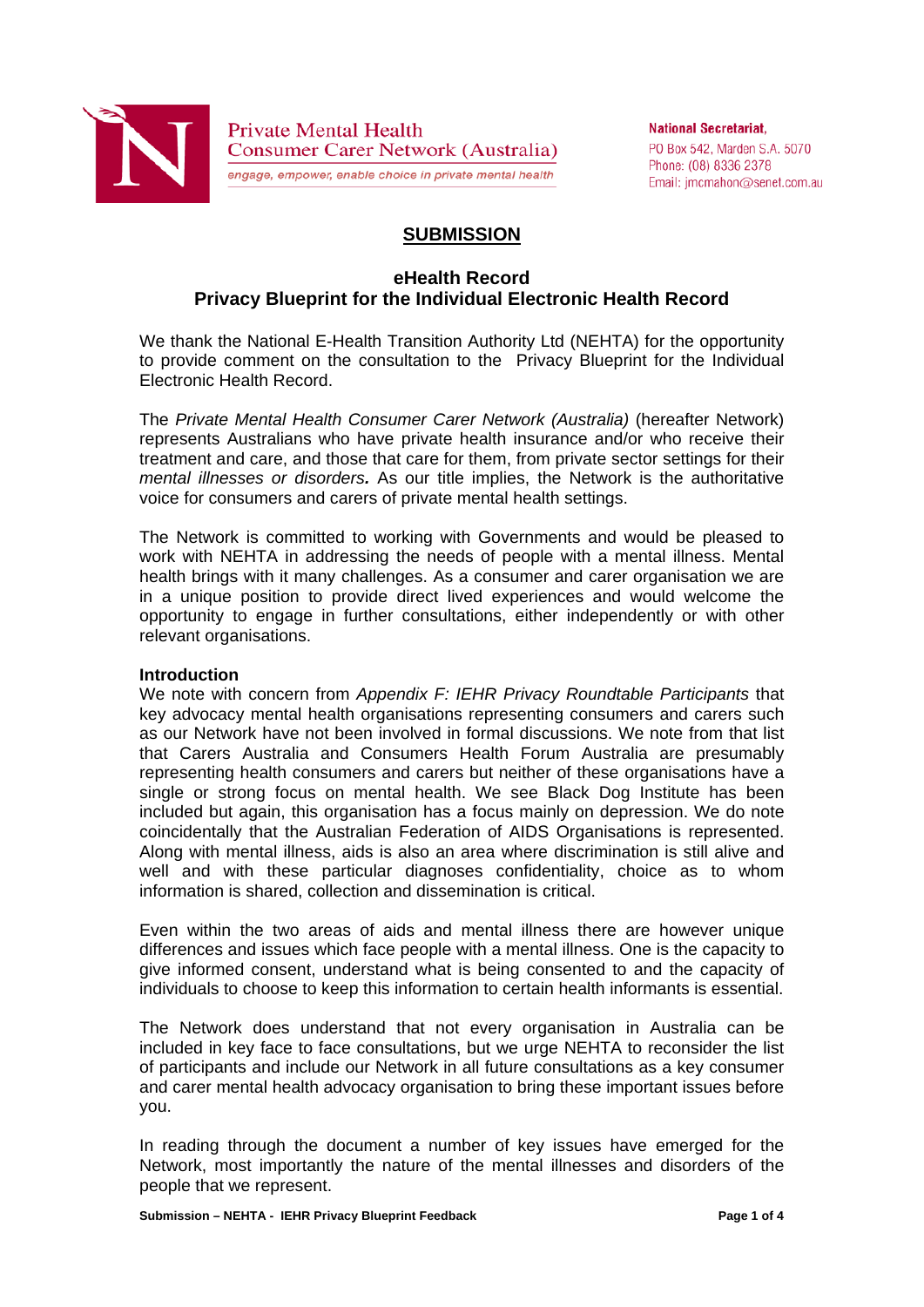### **Key issues for NEHTA to consider**

### **First consultation question box**

The Network is supportive of the concept of an *Individual Electronic Healthcare Record (IEHR)* but wish to draw NEHTA's attention to the following key issues.

- 1. The nature of mental illness is quite unique. The Network draws attention to the distinct hierarchy of health even with the area of illness. Mental illness is the most stigmatised and least understood health condition/disability and there are particular challenges to people with mental illness.
- 2. Legal issues impact on us. **At times**, we can lose the right to decide to, or not to, take medications and under a *Community Treatment Order*/ *Involuntary Treatment Order*, treatment is forced upon them often via depot injections. If people do not voluntarily attend a mental health service for medications, health professionals seek them out in their place of residence and require them to comply.
- 3. People disabled with a mental illness **can at times**, lose the right to attend to their own finances with Guardianship/Trustee Boards, determining under an *Administrative Order* who will act on their behalf, and what they will do with their monies.

What the Network is drawing attention to here is that some people do at times during an episode of mental illness, loose the right to choose confidentiality and information sharing. People with a mental illness face particular issues of involuntary admissions, treatment, restraint and seclusion. Under these situations, choice is taken from them.

The Network acknowledges that in some circumstances involuntary treatment may be necessary, such as when a person is not well enough to consent to treatment, but strong safeguards must be in place.

In consultations around the IEHR there is the assumption that persons receive medical treatment to which they agree, have the choice as to whom information is shared with, how it is collected and indeed have the opportunity to 'opt in' to the establishment and content of any IEHR.

### **Second consultation question box**

- 4. All future initiatives designed to raise awareness and acceptance of and IEHR must specifically address the unique difficulties and stigma associated with mental illness and provide specific education about the rights of people with mental illness. Governments through NEHTA and COAG in any implementation of the IEHR must address and continue to address this issue.
- 5. The Network agrees that governing frameworks for privacy in Australia including those relevant to any IEHR must contain and continue to have privacy principles legislated in statues, contained in administrative instructions or government-approved standards across all Australian jurisdictions. These must encompass how health information is collected, used, accessed, shared and disseminated. These must be as relevant to all private providers including private hospitals as they would be for public sector services. We draw attention to the National Privacy Principles and the Privacy Act which very much govern the private health sector, but have lesser relevance to public sector settings where jurisdictional regulations broadly apply.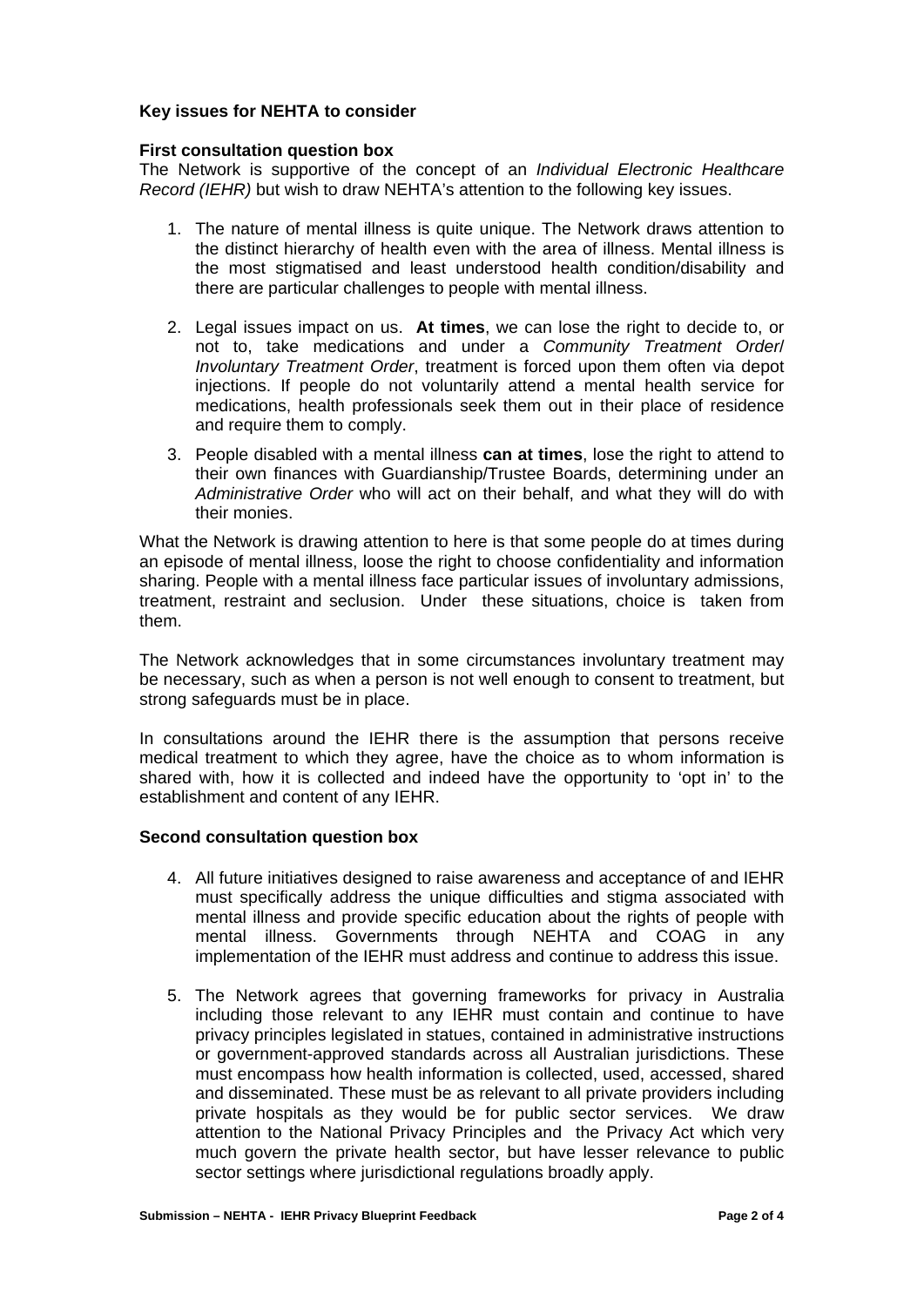- 6. The Network supports a national approach in offering all Australians the choice to access their own health information where, when and as they need it.
- 7. The Network supports the application of selected portions of an IEHR to contain test results, prescriptions, current medications, allergies and alerts, procedure history etc We do however have some reservations around hospital discharge summaries specifically from mental health facilities as we believe this could have some future bias in the care received for other medical conditions. We believe the key to this however is that disclosure is to an authorised healthcare provider to **whom the individual gives permission**.
- 8. We need to reinforce our concerns by advising that when mental health consumers are in the health sector outside of mental health, we know from their many experiences that health professionals just do not understand the nature of mental illness or the use, administration or side effects of psychotropic medications.

## **Third consultation question box**

The differences between an 'authorised representative' versus a 'nominated representative'

- 9. Again the Network draws attention to the unique nature of mental illness. People can have acute episodes within the chronicity of their mental illness. This means that at times people can provide informed consent and that a Carer/Guardian/Trustee is not deemed necessary for all decisions. However, at times because of the illness, a carer etc must make decisions on a person's behalf. This then confuses the issue. It is not as clear cut as it would be for a very disabled person with say intellectual difficulties who will be in this way for life. The person with a mental illness has the capacity to withdraw from these types of directives.
- 10. Most people with a mental illness do not have a Power of Attorney, Enduring Power of Guardianship. Mostly, the best that is created for this area is an *Advance Directive* which sets out a preferred action list. This in most iurisdictions is not a legal document and unenforceable at law.

Clarification of this aspect by NEHTA is required.

### **Fourth consultation question box**

For uptake by people with a mental illness diagnosis to have confidence in voluntarily signing up to any IEHR, the Network supports and believes the following are crucial.

- 11. The IEHR Service maintaining the privacy of an individual's data using a number of different mechanisms for authentication, access control, encryption, audit and complaint process.
- 12. The data base Administrator has clearly articulated safeguards as to the storage of the electronic information.
- 13. Privacy analysis is undertaken as an ongoing process.
- 14. All provider agreements are underpinned by a supporting regulatory framework.
- 15. In regard to critical situations, all 'need to know' access will be audited.